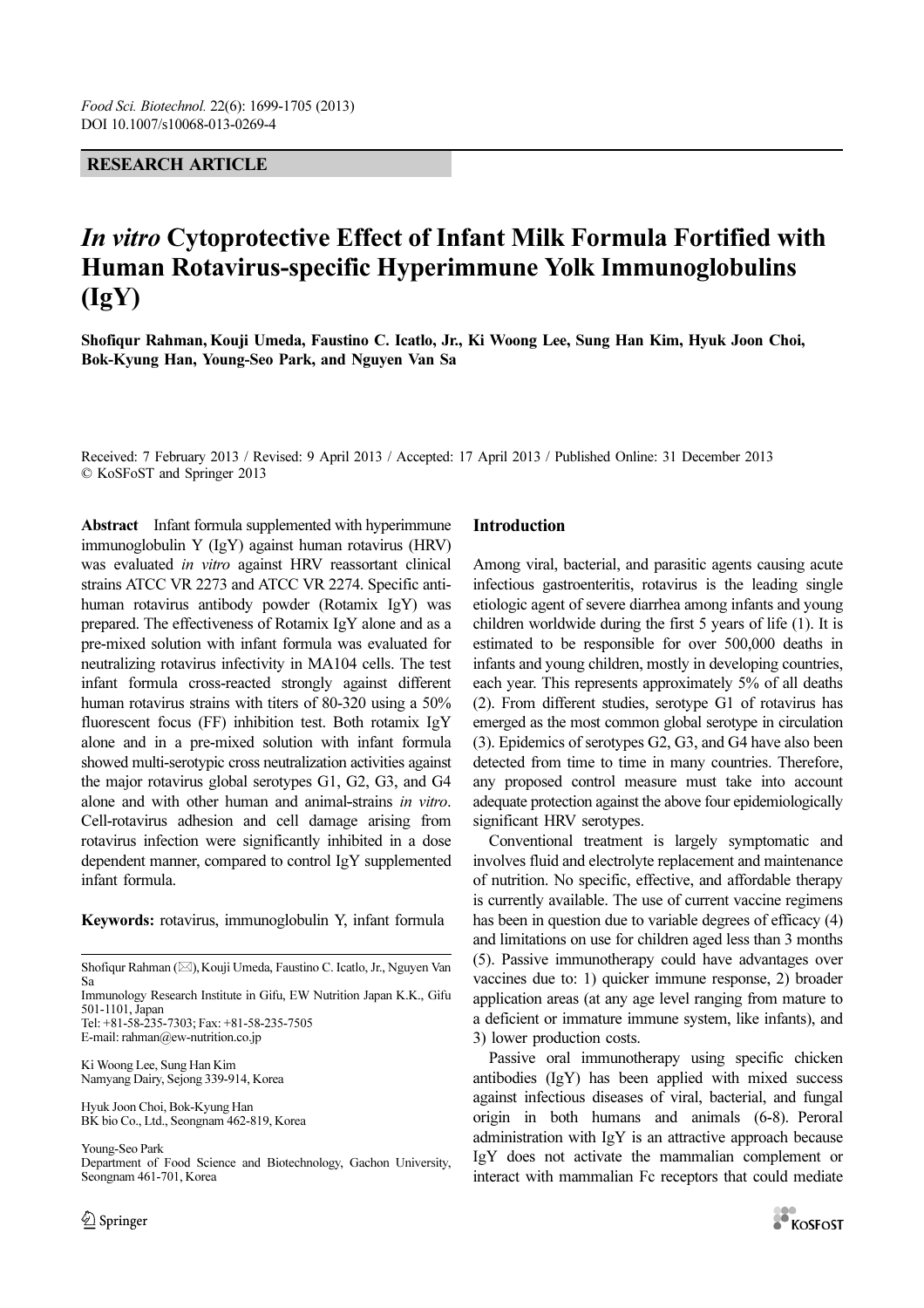Table 1. Rotavirus strains used in this study

| Strain                 | Serotype            |
|------------------------|---------------------|
| Human origin:          |                     |
| <b>HRV 408</b>         | Natural reassortant |
| <b>HRV 248</b>         | Natural reassortant |
| Wa                     | G1 P[8]             |
| <b>KU</b>              | G1 P[8]             |
| M37                    | $G1$ $P[6]$         |
| S2                     | G2P[4]              |
| 1076                   | G2P[6]              |
| YO                     | G3 P[8]             |
| <b>HK</b>              | G4 P[8]             |
| Equine origin: HO-5    | G3 P[12]            |
| Bovine origin: Shimane | G6P[5]              |
| Porcine origin: S-80   | G1 P[7]             |

inflammatory responses in the gastrointestinal tract (9). Previously, it was reported that anti-diarrheal IgY had preventive effects against diarrhea in cow (10-11), pig (12), dog (8), and cat (13). Recently, Rahman and colleagues evaluated the therapeutic efficacy of specific anti-HRV IgY egg yolk powder in a clinical trial against severe diarrhea among pediatric patients due to rotavirus (14). Beneficial effects of treatment were observed in terms of reducing the main clinical outcomes of disease, including duration of diarrhea, and achieved faster clearance of the virus based on stool evaluation (14). In this study, the in vitro efficacy of infant formula supplemented with anti-HRV IgY against different human rotaviruses was evaluated.

# Materials and Methods

Viruses and cell lines The viruses used in this study included 1) reassortant type II subgroup human rotavirus (HRV) strains HRV 408 (ATCC 2273), HRV 248 (ATCC 2274), Wa (G1 P[8]), S2 (G2 P[4]), YO (G3 P[8]), and HK (G4 P[8]), 2) equine strain HO-5 (G3 P[12]), 3) bovine strain Shimane (G6 P[5]), and porcine strain S-80 (G1 P[7]) (Table 1). The rhesus monkey kidney cell line MA-104 (ATCC CRL-2378) was used to propagate all the above rotaviruses. MA-104 cells were maintained in Eagle's minimal essential medium (EMEM; Nissui, Tyoko, Japan) with Earle's salts, supplemented with 10% fetal bovine serum (FBS), and incubated at 37C with 5% carbon dioxide.

Preparation of Rotamix IgY and control IgY Reassortant strains HRV 408 and HRV 248 were isolated from stools of 9 and 17 month old children from Bangladesh (15). These two reassortant human rotaviruses were used as antigens for the production of anti-HRV IgY, according to methods described previously (7). Briefly, eighteen week old Hy-Line hens were immunized using intramuscular injection with an emulsified mixture of inactivated human rotavirus as single-strain or mixed-strain emulsions. Eggs laid by the immunized hens between 3 and 10 weeks after immunization were harvested and the egg yolk was isolated, pooled, and processed into a powder form in accordance with a method described previously (6). The egg yolk powder from the eggs of hens who received a mixed vaccination with the two rotavirus strains HRV 408 and 248 was designated as "Rotamix IgY". Control IgY powder was prepared using the same method as for the eggs of hens immunized using the tissue culture medium of a mock-infected MA-104 cell monolayer as an antigen. For in vitro studies, Rotamix IgY and control IgY were partially purified from egg yolk using chloroform extraction and ammonium sulfate precipitation (16). The antigen and antibody protein concentrations were determined using a Bio-Rad protein assay kit (Bio-Rad Laboratories, Hercules, CA, USA). The protein contents of the Rotamix IgY and control IgY preparations were 7.5 and 7.8%, respectively, with an IgY content of  $20\%$  (w/w). The fat, carbohydrate, ash, and moisture contents of both IgY preparations were 12, 5, 0.8, and 5%, respectively.

Preparation of test and control infant formulas A powder form of commercially available infant formula "Imperial XO" (Namyang Dairy, Sejong, Korea) was fortified with Rotamix IgY for use as a test infant formula. Approximately 14 g of this infant formula was dissolved in 100 mL of sterile distilled water and mixed with 34 µg of either Rotamix IgY (referred to hereafter as test infant formula) or  $34 \mu$ g of control IgY (control infant formula). The end result was 2.428 µg of test infant formula or control infant formula for every gram of powder infant milk formula. Additionally, for every 100 mL of test infant formula, 280 mg each of α-lactalbumin and β-casein were incorporated as additional protein sources. For in vitro studies, Rotamix IgY and control IgY were partially purified from test and control infant formulas using chloroform extraction (16).

Virus quantitation Rotavirus titers were determined using the  $50\%$  tissue culture infectious dose, or  $TCID_{50}$ method (13). Briefly, tissue culture supernatants were assayed for virus infectivity in MA-104 cells cultivated in microtiter plates or tubes based on endpoint dilution of samples with a cytopathic effect in a 10-fold sample dilution series.

Fluorescent focus (FF) inhibition assay of IgY To determine the cross-reactivity and neutralization titer of IgY samples, the FF reduction method was used (17). In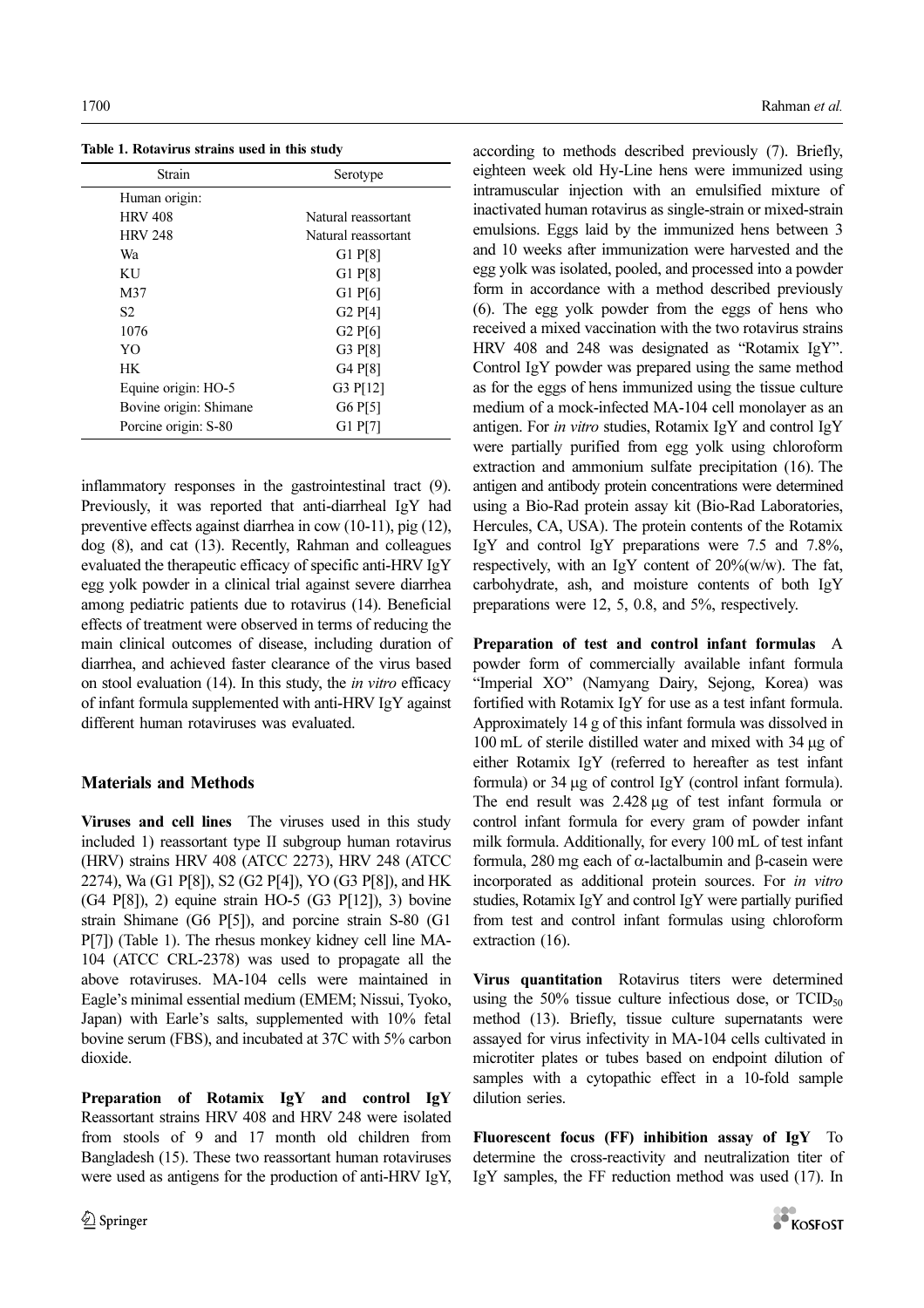this assay, MA 104 cells were plated onto 96-well tissue culture plates with EMEM containing Earle's salts and nonessential amino acids, and supplemented with L-glutamine, sodium pyruvate, and 5% fetal bovine serum. Cells were incubated at  $37^{\circ}$ C with a 5% CO<sub>2</sub> tension for 24 h, or until a confluent monolayer was formed. Different infant formula dilutions of Rotamix IgY and control IgY were prepared in phosphate buffered saline with final concentrations of 100, 50, 25, 12.5, 6.25, 3.13, and 1.56 mg/mL. Each dilution was mixed with an equal volume of 12 rotavirus strains (248, 408, Wa, KU, M37, S2, 1076, YO, HK, HO-5, Shimane, and S-80) at a dilution that yielded 150 to 200 FF units per 0.025 mL per well, and the mixture was allowed to react at 37°C for 1 h. Approximately 50 µL aliquots of the IgY-virus mixtures were dispensed onto MA104 monolayers in a 96-well microplate and incubated for 1 h at 37°C. An amount of 100 microliters of fresh EMEM was added, followed by 16 to 18 h of cultivation at 37°C with a 5%  $CO<sub>2</sub>$  tension. Fixation in cold (-80°C) methanol and reactions with primary antibodies and with secondary fluorescent-labeled antibodies were performed as described previously (18). The neutralizing antibody titer was expressed as the reciprocal of the highest IgY dilution that inhibited the FF count by  $>50\%$ . The mean FF inhibitory titer of IgY was calculated from 3 independent assays.

Rotavirus neutralizing capacity of Rotamix IgYfortified infant formula The neutralization effect of infant formulas was determined using the 50% tissue culture infectious dose, or  $TCID_{50}$  method (13). Briefly, MA-104 cells were cultured overnight in minimum essential medium containing 10% FBS in cell culture tubes. An amount of 1 g of test or control infant formula was dissolved in 7 mL of PBS (8 times dilution, or 125 mg/mL) and IgYs were partially purified using chloroform extraction (16). The tubes were treated with either  $100 \mu L$ of phosphate buffered saline (PBS) as a control, or with 100 µL of 10-fold diluted suspensions  $(10, 10<sup>1</sup>,$  up to  $10<sup>10</sup>$ ) of HRV 408 and HRV 248 that were pre-incubated at 37°C for 1 h with  $100 \mu L$  of either the control or test infant formula. Approximately 100 µL of this rotavirus-infant formula mixture was added to cell culture tubes and incubated at 37°C for 1 h. Finally, 1 mL of EMEM was added and the tubes were incubated at 37°C for 7 days. The cytopathic effect was checked every day and the virus dilution inactivated by the infant formula extract was determined.

The  $TCID_{50}$  method was used to determine the minimum effective dose of infant formula. MA-104 cells were cultured overnight in EMEM using 96-well microtiter plates. Approximately 100  $\mu$ L/well of 200 TCID<sub>50</sub> HRV

408 cells was mixed with 100 µL of serially diluted control IgY, Rotamix IgY, and test or control infant formula at final concentrations of 1,000, 50, 25, 12.5, 6.25, 3.13, and 1.56 mg/mL.

The microtiter plates were incubated at 37°C for 1 h. The HRV-IgY or HRV-infant formula mixtures  $(100 \mu L)$ well) were dispensed onto MA104 monolayer cells in wells and incubated at 37°C for 7 days. The cytopathic effect was checked everyday.

Inhibition of in vitro cell damage and attachment to MA-104 cells by infant formula fortified with Rotamix IgY Cell damage inhibition by Rotamix IgY-fortified infant formula was assessed using the 50% tissue culture infectious dose, or  $TCID_{50}$ , method (13). Briefly, the rhesus monkey kidney cells MA-104 were cultured overnight in minimum essential medium containing 10% FBS in 96 well microtiter plates. The MA-104 monolayer cells were treated with 50 µL of PBS as a control, or 50 µL of 200 TCID<sub>50</sub> HRV 408 solution pre-incubated for 1 h at  $37^{\circ}$ C with 50  $\mu$ L of either the control or test infant formula (50, 25, 12.5, and 6.25 mg/mL). This rotavirus-infant formula mixture that was overlaid onto MA-104 monolayer cells was allowed to incubate at 37°C for 7 days. On reading day, the plates were gently washed three times with PBS to remove dead and detached cells, and the remaining adherent cells were counted after trypan blue staining.

The FF inhibition method was used (17) to assess inhibition of rotavirus attachment to MA-104 cells by the Rotamix IgY-fortified infant formula using the human rotavirus strains HRV 408 and 248 as test virus strains. In this assay, MA 104 cells were plated in a 96-well tissue culture plate and incubated at  $37^{\circ}$ C with a 5% CO<sub>2</sub> tension for 24 h, or until a confluent monolayer was formed. Different dilutions of test and control infant formula in PBS were prepared with final concentrations of 0.78, 1.56, 3.13, and 6.25 mg/mL. Each dilution was mixed with an equal volume of one of the 2 different rotavirus strains (248 and 408) at a dilution that yielded 150 to 200 FF units per 0.025 mL per well, and the mixture was allowed to react at 37°C for 1 h. The rest of the method followed the same procedures as for the Rotamix IgY FF inhibition assay. The mean FF inhibitory titer of IgY was calculated from 3 independent assays.

Statistical analysis All data are presented as the mean  $\pm$ SD of three independent experiments. Data for the inhibition of cell damage and attachment were analyzed using Student's t-test. A statistical significant was evaluated and verifies at the level of  $p<0.05$  using SPSS (SPSS Inc., Chicago, IL, USA).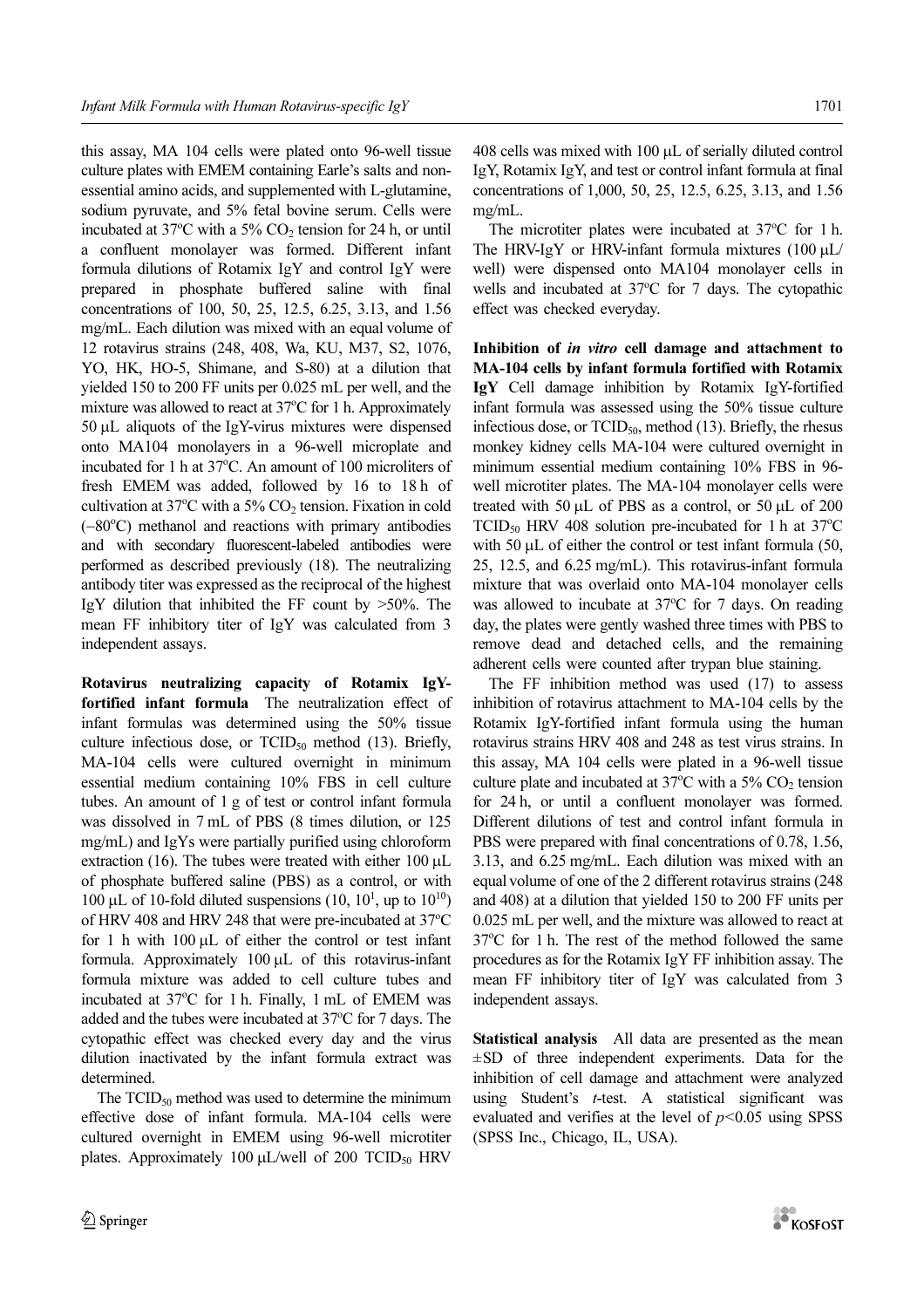### Results and Discussion

Range of in vitro cross reactivity of infant formula against representative rotavirus serotypes Based on an FF assay, the test infant formula strongly cross-reacted serologically with different human rotavirus strains (248, 408, Wa, KU, M37, S2, 1076, YO, and HK) and 1 horse rotavirus strain (HO-5) (Table 2). The test infant formula cross-reacted weakly with porcine S-80, and not with the bovine strain Shimane. The control infant formula showed no reaction to any serological strains (neutralization titer <20). The neutralization titers of Rotamix IgY, as measured using an FF inhibition assay, against the HRV strains 408 and 248 serotypes, were 10,240 and >40,960, respectively.

Results of cross-neutralization with different host-specific serotypes revealed that the test infant formula strongly cross-neutralized all the major global HRV serotypes (G1, G2, G3, and G4) (Table 2). This *in vitro* cross-reactivity profile suggests that infant formula can provide general multi-serotypic passive protection in vivo, particularly among rotavirus infected infants and young children, considering the broad serotypic diversity of human rotaviruses in different regions of the world.

Neutralizing capacity of infant formula against human rotaviruses In neutralization tests, the control infant formula extract showed no inactivation of human rotaviruses, but the test infant formula extract completely inactivated  $10^{8.5}$  and  $10^{7.75}$  virions of the two human rotaviruses strains 408 and 248, respectively. Since the test infant formula (1 g) was diluted 8 times with PBS, 125 mg of infant formula has the power to inactivate at least  $8\times10^{8.5}$  TCID<sub>50</sub> of HRV 408 virions, and  $8\times10^{7.75}$  TCID<sub>50</sub> of HRV 248 virions (Table 3). The minimum effective dose of the test infant formula against HRV 408 was 12.5 mg/mL with an equivalent neutralization titer of 80, while the minimum effective dose of the control infant formula was 1,000 mg/ mL with a neutralization titer of less than 20 (Table 4).

The serotypic diversity among rotaviruses is due to genetic reassortments arising from interspecies transmission and/or mixed infection. Reassortant serotypes are clinically important inasmuch as they cause severe forms of diarrhea among children worldwide. The development of any

Table 3. Titer of human rotaviruses neutralizable by test of infant formula

| Infant formula        | Human rotavirus<br>strain | Inactivated virions<br>(TCID <sub>50</sub> /mL) |
|-----------------------|---------------------------|-------------------------------------------------|
| Control               | 408                       | No neutralization                               |
| $(125 \text{ mg/mL})$ | 248                       | No neutralization                               |
| <b>Test</b>           | 408                       | $10^{8.50}$                                     |
| $(125 \text{ mg/mL})$ | 248                       | $10^{7.75}$                                     |

immunologic intervention against rotavirus infection must, therefore, take into account strongly cross-reactive strains against the four major HRV serotypes G1, G2, G3, and G4, and also take into account their reassortant strains, which together account for 96% of all rotavirus infections in the world (19-22). In this study, the two naturally unique human rotavirus reassortant clinical isolates ATCC VR 2273 and ATCC VR 2274 were selected and used to prepare a Rotamix IgY powder produced by mixing the two serotypes as antigens. These two viruses derive their genomic segments from parental strains of different infant formula genogroups and/or serotypes belonging to subgroup II of the prototype DS-1 human rotavirus strain (15). HRV 408 was shown to have subgroup II specificity (I1 genotype according to recent nomenclature) (16), and the RNA profile was long, which is characteristic of subgroup II rotaviruses (15). HRV 408 had G3 specificity, but could also be neutralized by polyclonal antisera to G1, G2, and G3, and may induce neutralizing antibodies to at least G1 and G2 (23). HRV 248 was shown to have G4P [4] specificity, subgroup II specificity (I1 genotype of VP6), and a long RNA pattern. Using an RNA-RNA hybridization assay, it was found that 7 of 11 RNA segments of HRV 248 are derived from the Wa genogroup, and the remaining 4 are from the DS-1 genogroup. Thus, HRV 248 is shown to be an intergenogroup reassortant (24) strain.

To determine the cross reactivity profile, several rotavirus serotypes originally derived from human, horse, cattle, and swine were reacted in vitro against Rotamix IgYsupplemented infant formula. Results revealed that the test infant formula cross-neutralized all the major HRV serotypes (G1, G2, G3, and G4) along with other human and animal strains (Table 2). This in vitro cross-reactivity

Table 2. In vitro cross neutralization activity of test infant formula with human and animal rotavirus strains as determined using an FF inhibition assay

| IgY sample             | Neutralization titer/0.1 mL $IgY^{1}$ against different rotavirus strain |      |      |        |      |                |           |        |        |        |              |      |
|------------------------|--------------------------------------------------------------------------|------|------|--------|------|----------------|-----------|--------|--------|--------|--------------|------|
|                        | 408                                                                      | 248  | Wa   | KU     | M37  | S <sub>2</sub> | 1076      | YO     | HК     |        | HO-5 Shimane | S-80 |
| Control infant formula | $<$ 20                                                                   | $20$ | $20$ | $<$ 20 | $20$ | $<$ 20         | $\leq$ 20 | $<$ 20 | $<$ 20 | $<$ 20 | $<$ 20       | $20$ |
| Test infant formula    | 160                                                                      | 80   | 160  | 160    | 160  | 80             | 320       | 160    | 160    | 160    | <20          | 40   |

 $^{1)}$ IgY titer is expressed as the dilution factor of 1 g of infant formula powder that reduced the FF count by >50% in an FF inhibition assay. Results are presented as the mean of three independent experiments.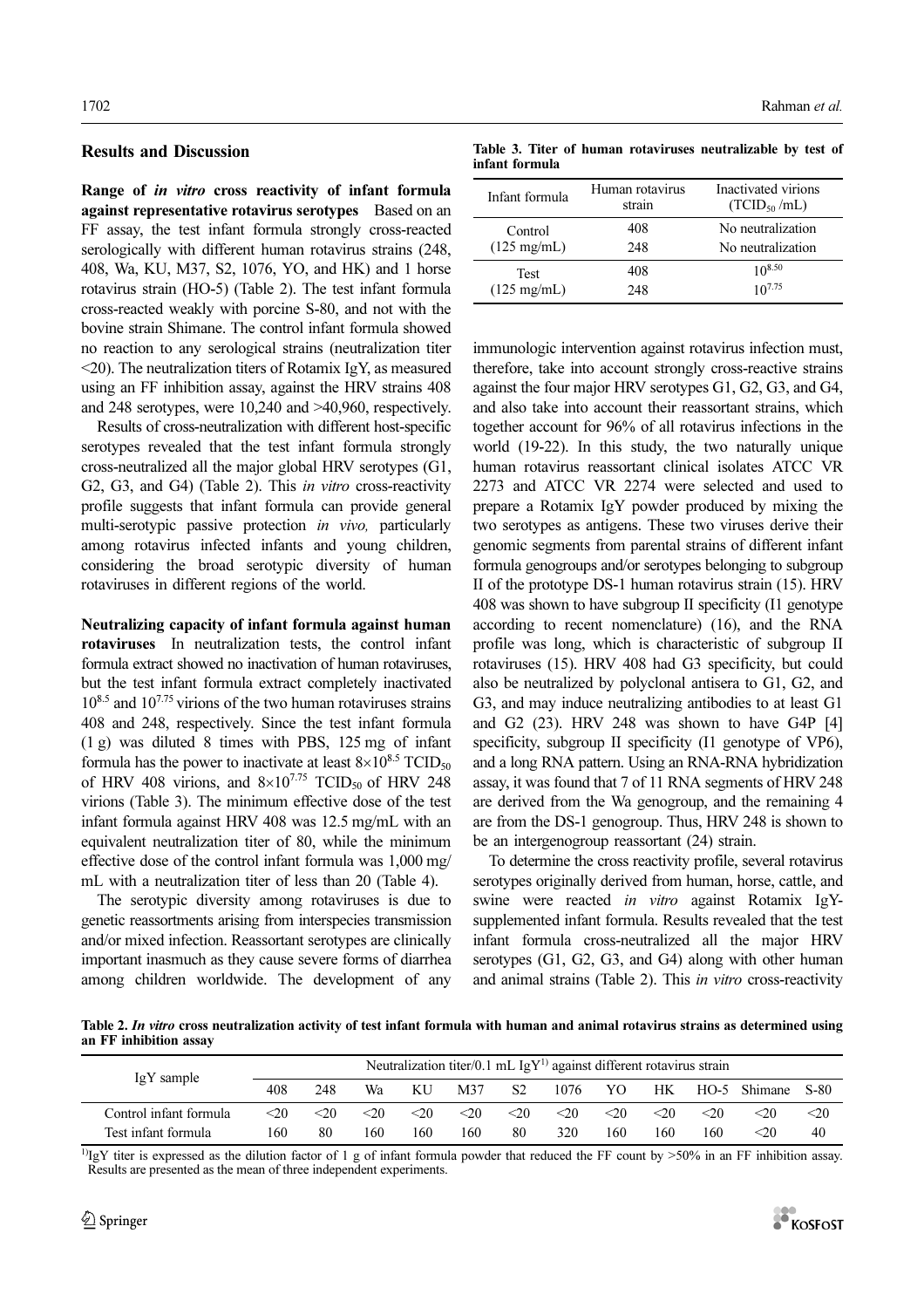|                        | Dilution factor (mg/mL) |            |            |              |               |               |               |  |  |  |
|------------------------|-------------------------|------------|------------|--------------|---------------|---------------|---------------|--|--|--|
| Test sample            | 0<br>(1,000)            | 20<br>(50) | 40<br>(25) | 80<br>(12.5) | 160<br>(6.25) | 320<br>(3.13) | 640<br>(1.56) |  |  |  |
| Control IgY            | $- - - -1$              | $+ + + +$  | $+ + + +$  | $+ + + +$    | $+ + + +$     | $+ + + +$     | $+ + + +$     |  |  |  |
| Rotamix IgY            |                         |            |            |              |               |               | $+ + + +$     |  |  |  |
| Control infant formula |                         | $+ + + +2$ | $+ + + +$  | $+ + + +$    | $+ + + +$     | $+ + + +$     | $+ + + +$     |  |  |  |
| Test infant formula    |                         |            |            |              | $+++++^{3)}$  | $+ + + +$     | $+ + + +$     |  |  |  |

Table 4. In vitro neutralization effect of infant formula against rotavirus strain HRV 408

<sup>1)</sup>+, cytopathic effect positive tube; -, cytopathic effect negative tube. Cytopathic effect score: +, <20%; ++, 20-50%; ++++, 50-100%. Neutralization titer of infant formula:  $^{2}$ Control <1, 20;  $^{3}$  test 1, 160

Test infant formula - - - - - - - - - - - - - - - - + + + +3) + + + + + + + +

profile suggests that Rotamix IgY-fortified infant formula can provide a general multi-serotypic passive protection in vivo, particularly among rotavirus infected infants and young children, considering the broad serotypic diversity of human rotaviruses in different regions of the world.

In vitro cell damage inhibition by infant formula In cell damage inhibition assays, HRV 408 added to an MA104 monolayer cell culture resulted in mammalian cell death and subsequent detachment from the plates. Pretreatment of the virus with infant formula protected the cells from damage and significantly increased cell survivability  $(p<0.05)$ , compared to the non-treated control groups, in a dose-dependent manner. The control infant formula did not show any protection effects (Fig. 1).

Attachment inhibition assay using monolayer MA 104 cells In order to investigate the attachment inhibitory activity of the infant formula, an in vitro adhesion inhibition assay was performed to examine the adherence ability of infant formula-treated HRV 408 and 248 virions using MA104 as cell substrates. The test infant formula-treated HRV strains showed significant reductions in adherence capacities, compared with the control infant formula-treated HRV strains (Fig. 2). On the other hand, the control infant formula-treated HRV strains did not show any quantifiable



Fig. 1. Protection of MA104 cells against cytopathic effects and infection by HRV 408 using anti-HRV IgY-enriched infant formula. (A) Photomicrographs (×100 magnification) of MA104 cells treated with: a, PBS; b, control infant formula (50 mg/mL); c, test infant formula (50 mg/mL). (B) Dose dependent efficacy of infant formula. \*p<0.01 (Student's t-test) indicates significant differences between the test and control infant formula groups.

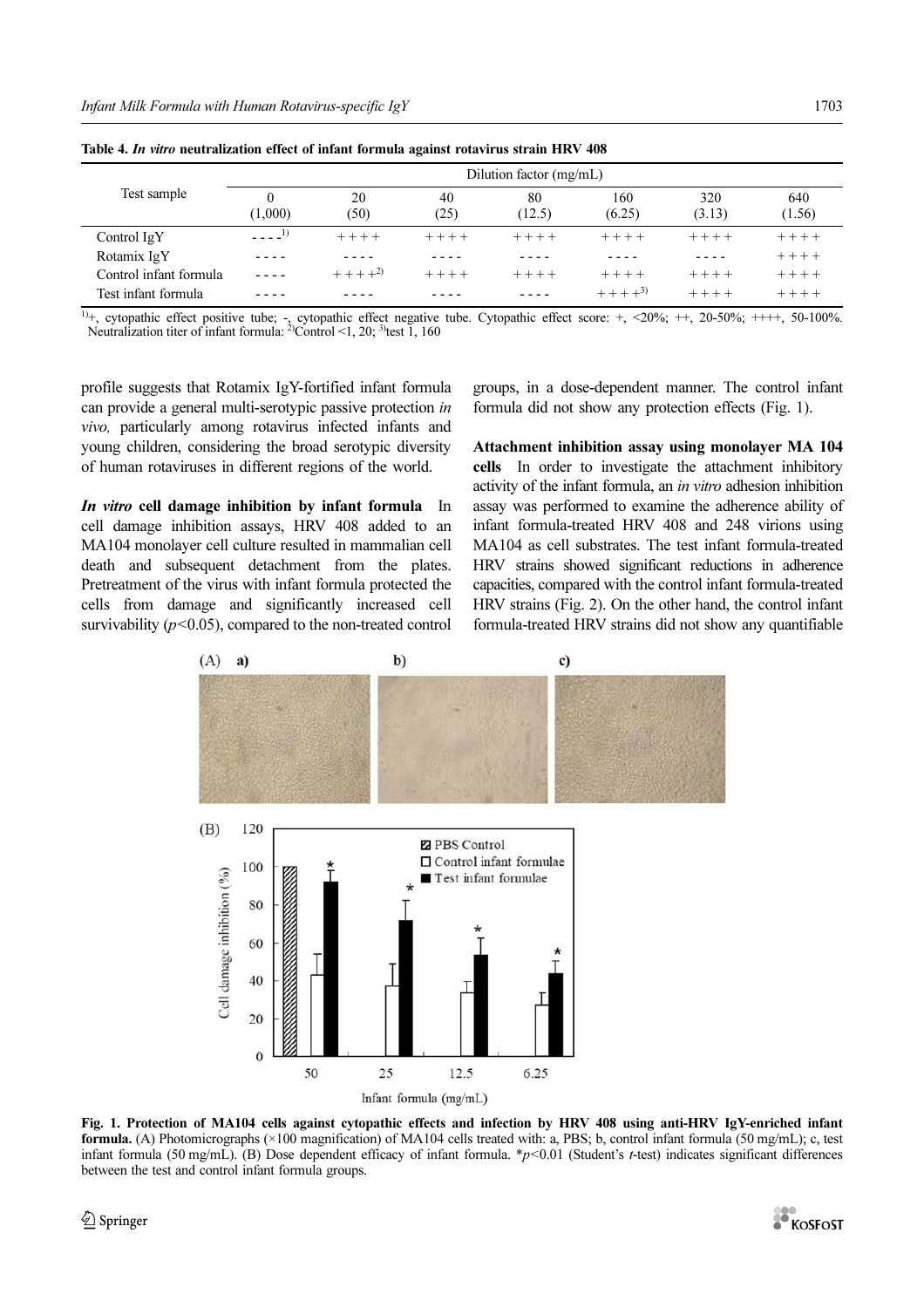

Fig. 2. Effect of anti-HRV IgY-enriched infant formula on blocking HRV infection in MA104 cells.  $\frac{*p}{0.01}$  (Student's ttest) indicates significant differences between the test and control infant formula groups.

reduction in adhesion ability. In addition, the dose-response efficacy of the test infant formula was examined. The inhibition of HRV adhesion was directly correlated with the test infant formula concentration (Fig. 2). These results indicate that the adhesion activity of HRV was reduced after incubation of HRV with test infant formula, and the reduction of the adhesion activity was a specific and nonrandom event since the degree of inhibition correlated with the test infant formula concentration. In the FF assay, photomicrographs show that the test infant formula-treated HRV 248 and 408 strains inhibited viral attachment to MA 104 cells completely (100%) and partially (92%), respective to the two HRV strains (Fig. 3).

IgY has been used experimentally in mice, cat, and calves for the last 20 years for preventive and therapeutic effects. Compared to other available anti-rotaviral preventive measures, IgY powder from chickens has several advantages, including a highly specific activity, rapid onset, local site of action, distribution of products without requiring a cold chain system for storage and transport, non-toxicity (being a normal part of the human diet) (9), and a non-invasive action. IgY is also relatively safe, especially when used for a long period of time (25). Moreover, development of new IgY treatments against emerging or novel rotavirus serotypes is much easier and quicker, compared to development of new vaccines.

The cytoprotective effect of anti-HRV IgY used as a fortification for an infant formula as protection against HRV-induced diarrhea in humans was documented. Cytoprotection was evident from the anti-adhesive and anti-cell damage activities of the test infant formula. Cytoprotective activity was associated with neutralization



Fig. 3. Inhibitory effect of infant formula (6.25 mg/mL) against attachment of HRV to MA104 cells (FF assay). Fluorescence focus photomicrographs (×100 magnification) of MA104 cells treated with a premixture of control infant formula+HRV 248 (A), test infant formula+HRV 248 (B), control infant formula+HRV 408 (C), test infant formula+HRV 408 (D).

of rotavirus strains representing the major HRV serotypes circulating worldwide. These in vitro findings indicate that Rotamix IgY acting within fortified infant formula is a promising tool for prevention and adjunctive treatment of children with rotavirus diarrhea.

Acknowledgments This study was supported finacially by the research fund of Immunology Research Institute in Gifu, EW Nutrition Japan.

### **References**

- 1. Cortese MM, Parashar UD. Prevention of rotavirus gastroenteritis among infants and children: recommendations of the advisory committee on immunization practices (ACIP). MMWR Recomm. Rep. 58: 1-25 (2009)
- 2. Dennehy P. Rotavirus vaccines: An overview. Clin. Microbiol. Rev. 21: 198-208 (2008)
- 3. Ramachandran M, Das BK, Vij A, Kumar R, Bhambal SS, Kesari N, Rawat H, Bahl L, Thakur S, Woods PA, Glass RI, Bhan MK, Gentsch JR. Unusual diversity of human rotavirus G and P genotypes in India. J. Clin. Microbiol. 34: 436-439 (1996)
- 4. Yolken RH, Peterson JA, Vonderfecht SL, Fouts ET, Midthun K, Newburg DS. Human milk mucin inhibits rotavirus replication and prevents experimental gastroenteritis. J. Clin. Invest. 90: 1984-1991 (1992)
- 5. Sarker SA, Pant N, Juneja LR, Hammarstrom L. Successful treatment of rotavirus-induced diarrhoea in suckling mice with egg yolk immunoglobulin. J. Health Popul. Nutr. 4: 465-468 (2007)
- 6. Ibrahim el-SM, Rahman AK, Isoda R, Umeda K, Van Sa N, Kodama Y. In-vitro and in-vivo effectiveness of egg yolk antibody against Candida albicans (anti-CA IgY). Vaccine 26: 2073-2080 (2008)